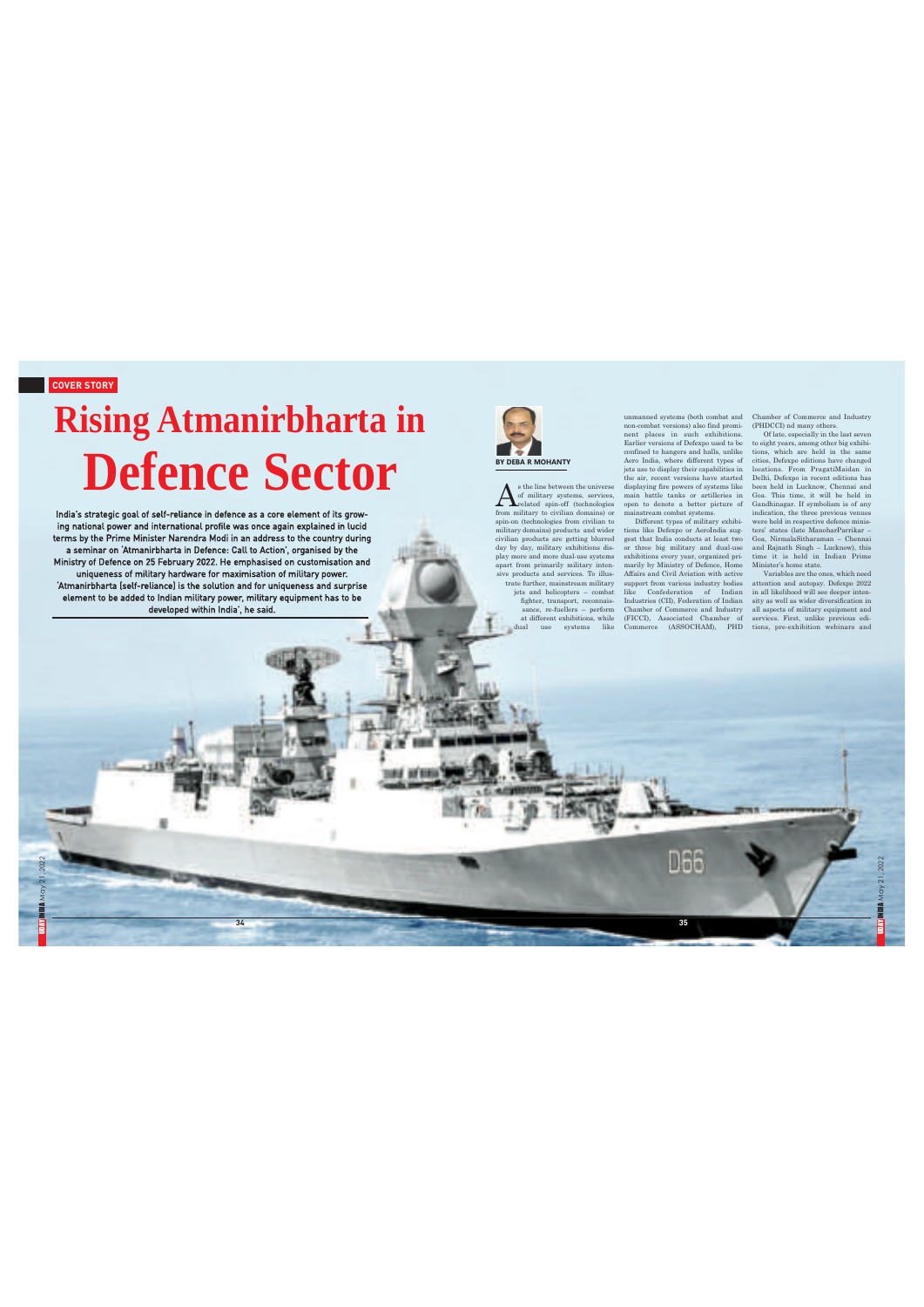

deliberations have already happened<br>to the momental phappendical relations have a measure two months before it starts, indicating<br>the degree of seronoaness that it could this edition will also see deliberations<br>are the di

UDA**Y INDIA** May 21, 2022

È

2022  $21,$ yoy **MBIA** 

ipation and engagement of stakehold<br>prainting incominations are ers through a new prism of business<br>transactions. Various schemes like performance linked initiatives (PLI)<br>are are likely to be extended to military product

**36**

broader domains like land, naval, naval, naval, naval, naval, naval, navalesné acervisy salementic exhibitions where<br>tears like cyber security products and specific the<br>matic exhibitions where services, artillery or artil

Growing number of military and<br>military-sivilian international exhibitions, also relicing a military<br>civilian international exhibitions participation of foreign countries in<br>military exhibitions belong participation of fo

about arms trade and its attached dynamics, at the core of which lies how much financial, material and

industrial resources can courtries<br>finduction and the finduction function and find to get the best dividends from<br>eigeloyment of such resources. At one end stands the advanced  $t$  major super countries, who are ever hungr

PRIME MINISTER MODI'S CALL FOR ATMANIRBHAR BHARAT (SELF-RELIANT INDIA), WITHIN WHICH DEFENCE AND SECURITY, DUAL-USE AND CIVILIAN MAN-UFACTURING, INFRASTRUCTURE, DIGITAL-IZATION, WOMEN POWER (ATMANIRBHAR NARISHAKTI) AND OTHERS AREINTRI-

MAY 2014.

## CATELY EMBEDDED, MUST BE EXAMINED SINCE THE DAY HE ASSUMED OFFICE IN

1987) in 2013. It was expected that<br>the global pandemic situation since the global pandemic situation since<br>ast two years would reduce the total expenditure, but it has not happened<br>dompared to 2019. It is not for orbitin

Military Reforms, Indian MSIC<br>and Atmanirbharta in Defence<br>India's strategic goal of self-reliance<br>in defence as a core element of its grow-<br>ing national power and international

**37**

profile was once again explained in the<br>dictation and cheated in the average and explaint and a decession the<br>Narod terms by the Prime Ministers of the Narodrity during a seminar on<br>Country during a seminar on Atmanir<br>bha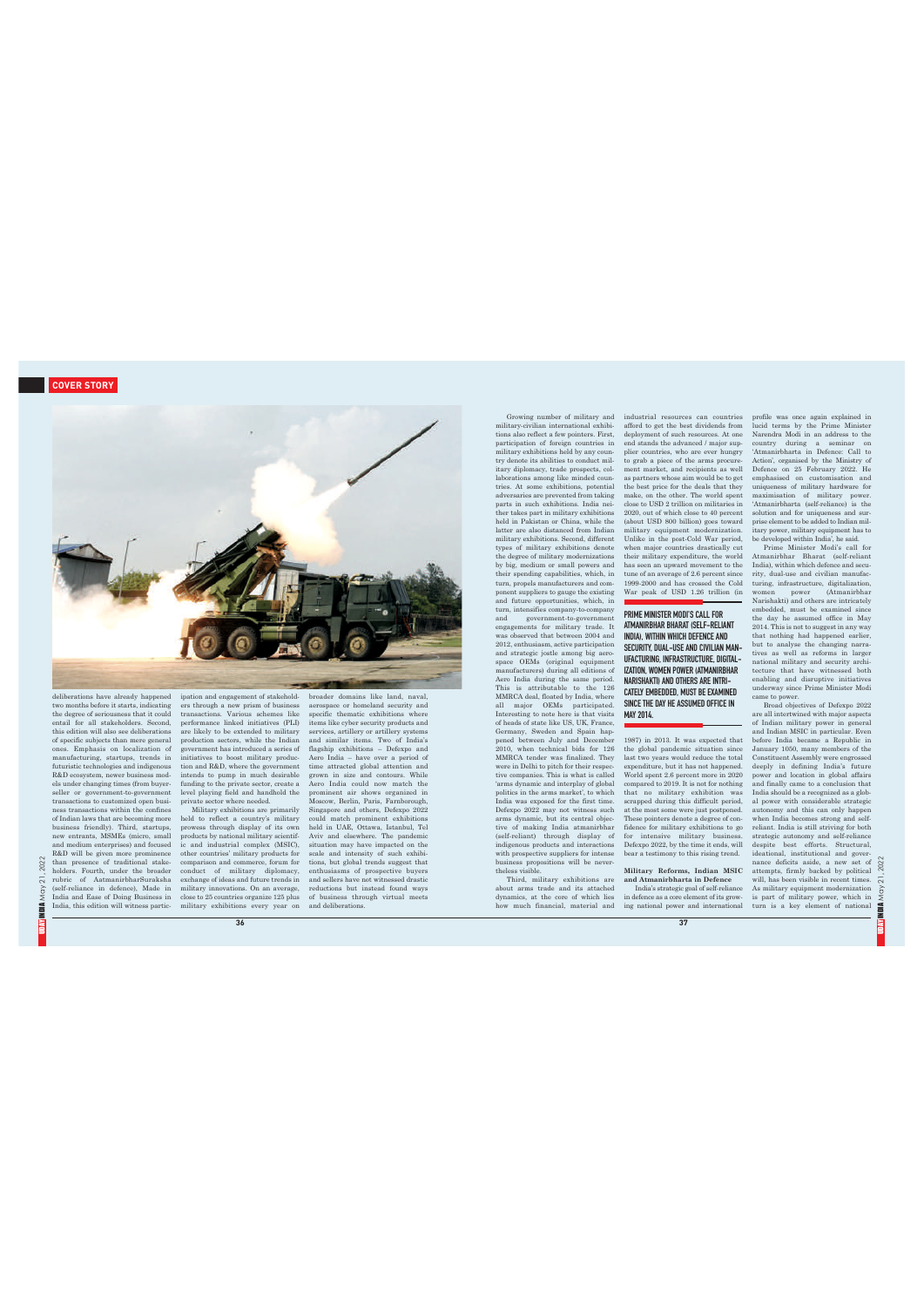

power, it is important to examine<br>what has changed in the Indian military and MSIC domains that meniture<br>and MSIC domains that meniture in the Indian military and MSIC domains that meniture<br>in the mary important of new pos

tinuous reviewing defence procure-<br>ment procedure (14 reviews including<br>addendum between 2002 and 2021)<br>and manual, coming out with new

HINDUSTAN AERONAUTICS LIMITED WAS OFTEN PILLORIED FOR INCOMPETENCE, BUT IT , NOW BOASTS OF DELIVERING JETS TO THE INDIAN AIR FORCE IN TIME , PARTICIPATES AS FLIGHT DISPLAY MEMBER IN MAJOR INTERNATIONAL AEROSPACE EXHIBITIONS (RECENTLY IT PARTICIPATED IN SINGAPORE AIR SHOW) AND IS READYING ITSELF TO EXPORT FIGHTERS AND COMBAT HELICOPTERS TO COUNTRIES THAT HAVE SHOWN EXPRES-SION OF INTEREST.

**3 8**

defence production policy, additional<br>policy induced announcements, major<br>policy induced announcements, major<br>policy induced announcements, major<br>and sub-systems for indigenous pro-<br>decision through adherence to both<br>posi

ï

span of half a decade, the of<br>the pillo pinar pinar pinar pinar of the DPSUs have all started turning results.<br>In the dDFSUs have all started turning results the momentence, but move<br>bases of deluvering results the the mo



2022  $21,$